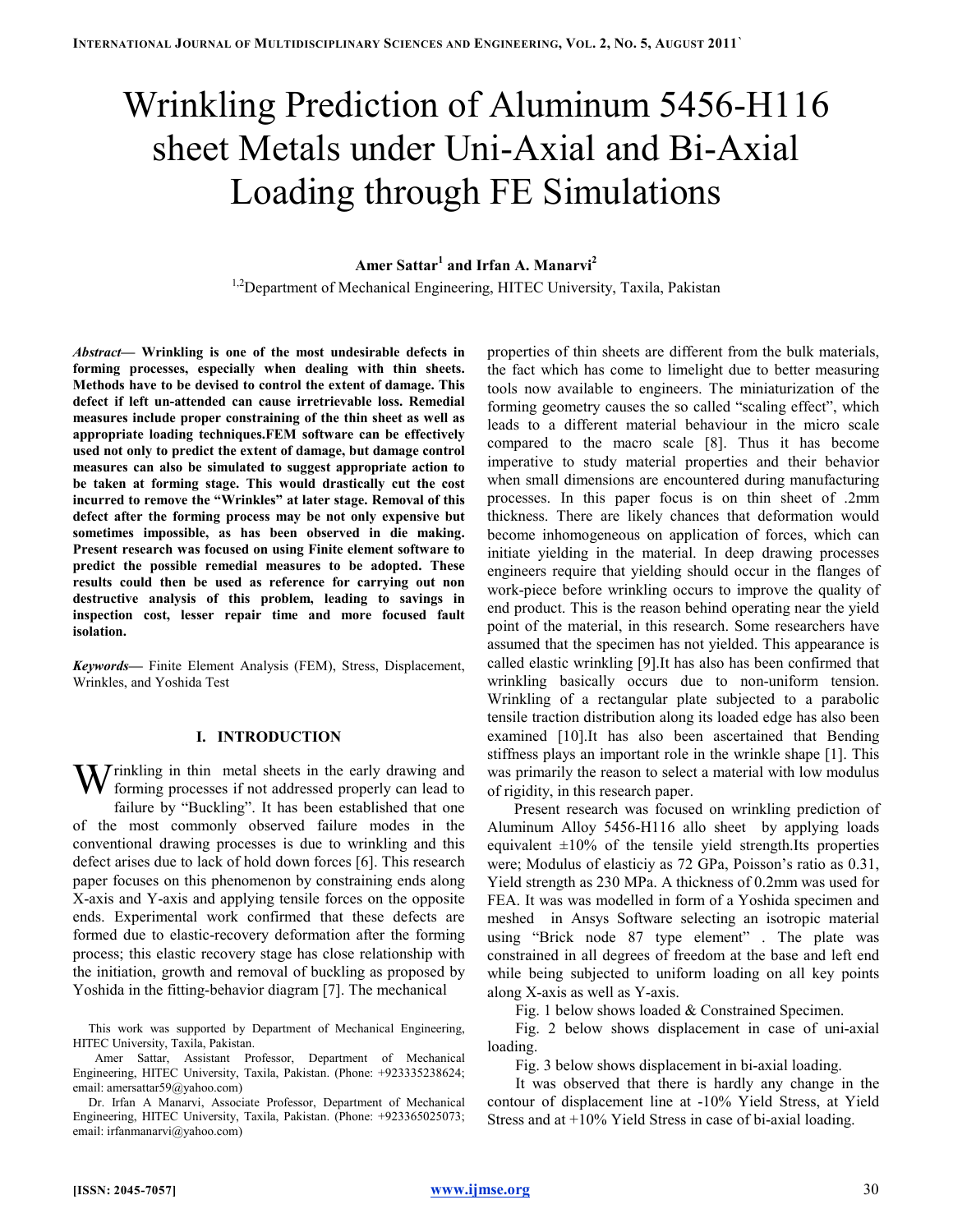





Fig. 2. Displacement of path line points in case of loading applied along Y-axis only

The above results were obtained when magnitude of applied load was such as to cause stresses close to the yielding strength of the material. The displacement near the constrained end is zero, while it becomes maximum near the applied load end. There is very less variation in the displacement at the middle as points being pulled along both axes tend to stick to their positions.

Fig. 4 below shows stresses in case of loading along Y-axis.

It is observed that there is large fluctuation of stresses along the path line points. Particularly note that there is compressive stress at the middle point. Also note that stresses

are higher than the yield strength of the material, which is close to 270Mpa.

Fig. 5 below shows stresses while specimen is loaded in both axis.



Fig. 3. Displacement of path line points in case of bi-axial loading along Y-axis & X-axis, with opposite constrained ends



Fig. 4. Stress in case of uni-axial loading along Y-axis



Fig. 5. Stress in case of bi-axial loading along X-axis & Y-axis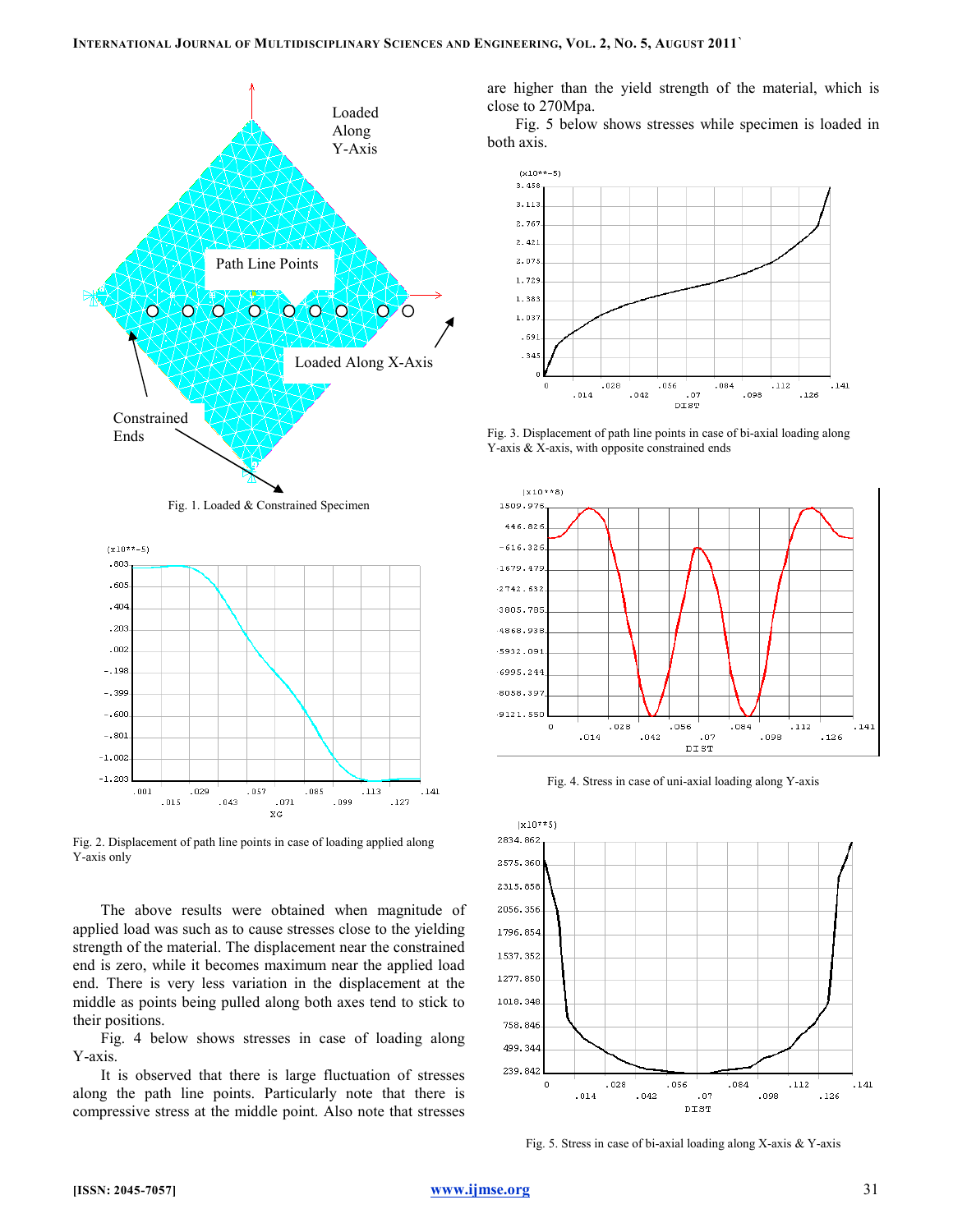In comparison to uni-axial loading the stresses at the middle points on the path line are least while a steep increase in their values is noticed at the ends. The values at the end are close to yield strength of material. The variation in the stress values near the middle do not vary too much. This was expected as we had already observed that variation in displacement values in the middle also were minimal.

#### III. DISPLACEMENT & STRESSES ALONG Y-AXIS

Fig. 6 below shows displacement while specimen is loaded along Y-axis.

Displacement at the farthest end shows maximum displacement. This shows that there is miss-alignment of tensile force which is mainly responsible for buckling and ultimately occurrence of wrinkling.

Fig. 7 below shows displacements if specimen is loaded along  $X \& Y$  axis while constraining the other two ends.



Fig. 6. Displacement of path line points in case of uni-axial loading along Y-axis, while constraining the other end



Fig. 7. Displacement of path line points in Bi-axial loading

It is observed that displacement values have been reduced significantly. This seems to be apparently as a result of constrained ends along X-axis and Y-axis. So the maneuverability of the path line points has been restricted. Moreover there is steep decrease in the displacement value at the ends of path line, thereby showing that there is almost negligible displacement at the constrained end as well as at the point of application of tensile force along X-axis. This point can further be elaborated by observing stress values in the Y-direction.

Fig 8 below shows stresses in case loading applied along Y-axis, while constraining the other end.

Stress at the middle points is maximum except a small dip in the value. Moreover values at the ends of path line are negative thereby showing that compressive stresses have developed. Maximum stress at the middle is in line with the line of action of load.

Fig. 9 below shows stresses if specimen is loaded along X-axis & Y-axis.

The behavior of stress pattern has completely changed. A number of points in the middle of path line show least stress values. Moreover note that none of the stress value is near the yield strength of the material. It is inferred that bi-axial loading is going to prevent the permanent wrinkling phenomena.



Fig. 8. Stress at the path line points in Uni-axial loading



Fig. 9. Stress at the path line points in Bi-axial loading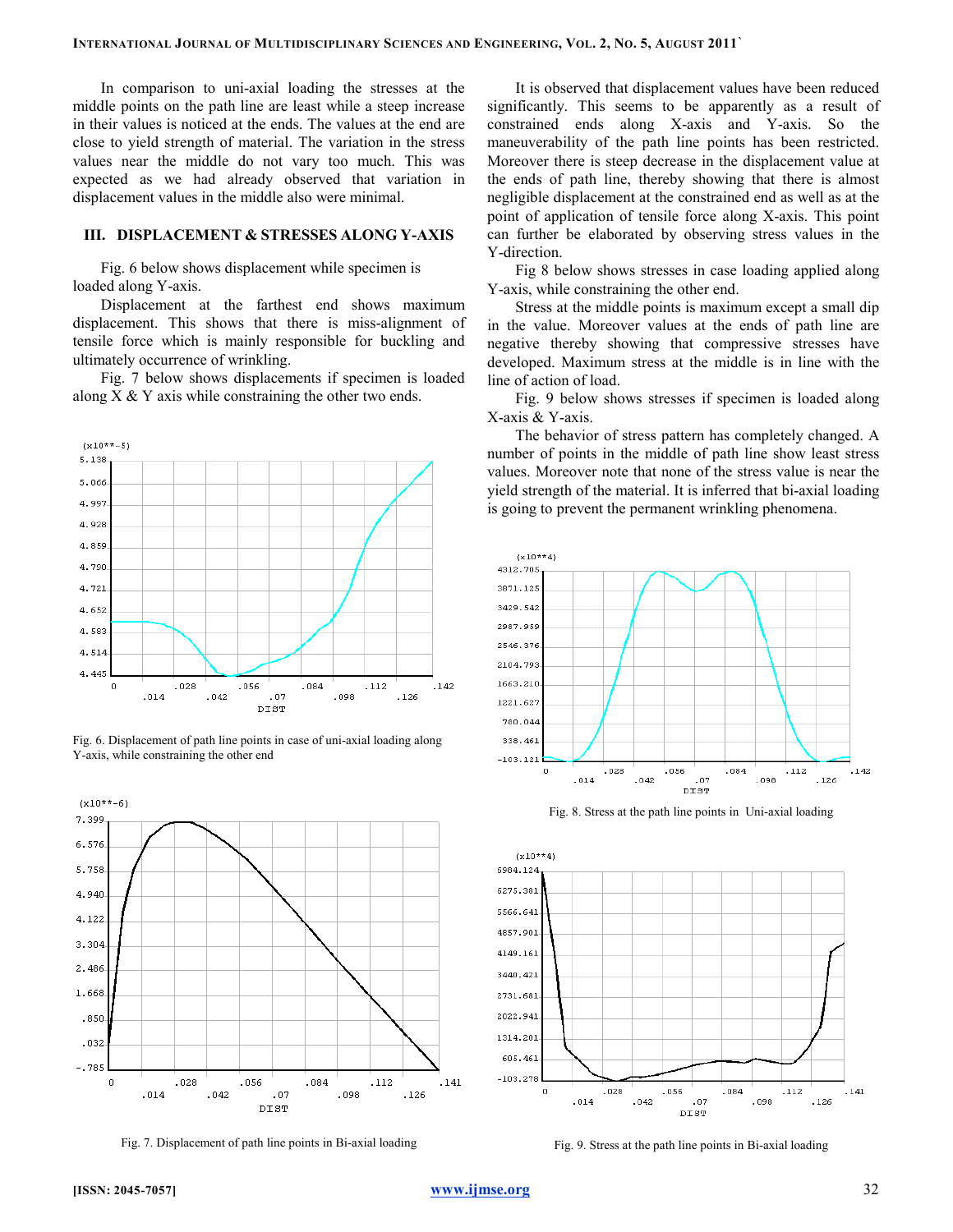### IV. DISPLACEMENT & STRESSES IN Z-AXIS

Z-axis displacement and stresses can also be termed as out of plane for the reason that in this paper all the constraints and loading is in X-Y plane. There would be only lateral effects which would be of paramount importance. This is the reason behind giving significance to Poisson's ratio whenever wrinkling phenomena is studied. It is expected that



Fig.10 Displacements along path line in Uni-Axial Loads corresponding to - 10% Yield Strength, Yield Strength and +10% Yield Strength respectively

pronounced wrinkling effects would be evident in the plane which is perpendicular to X-Y plane that is out of plane. These facts are highlighted in the figures presented in this section.

Fig. 10 (a), (b)  $\&$  (c) show the displacements of path line points for three different types of loading.

The results for displacements, over the path line almost show same pattern. There is increase in magnitude of displacement near the middle points of path line. More important is relative displacement values of different points. This relative displacement is 1µm, the highest in case of loading corresponding to +10% yield Strength.



Fig. 11. Displacements along path line in Bi-axial loads corresponding to - 10% Yield Strength, Yield Strength and +10% Yield Strength respectively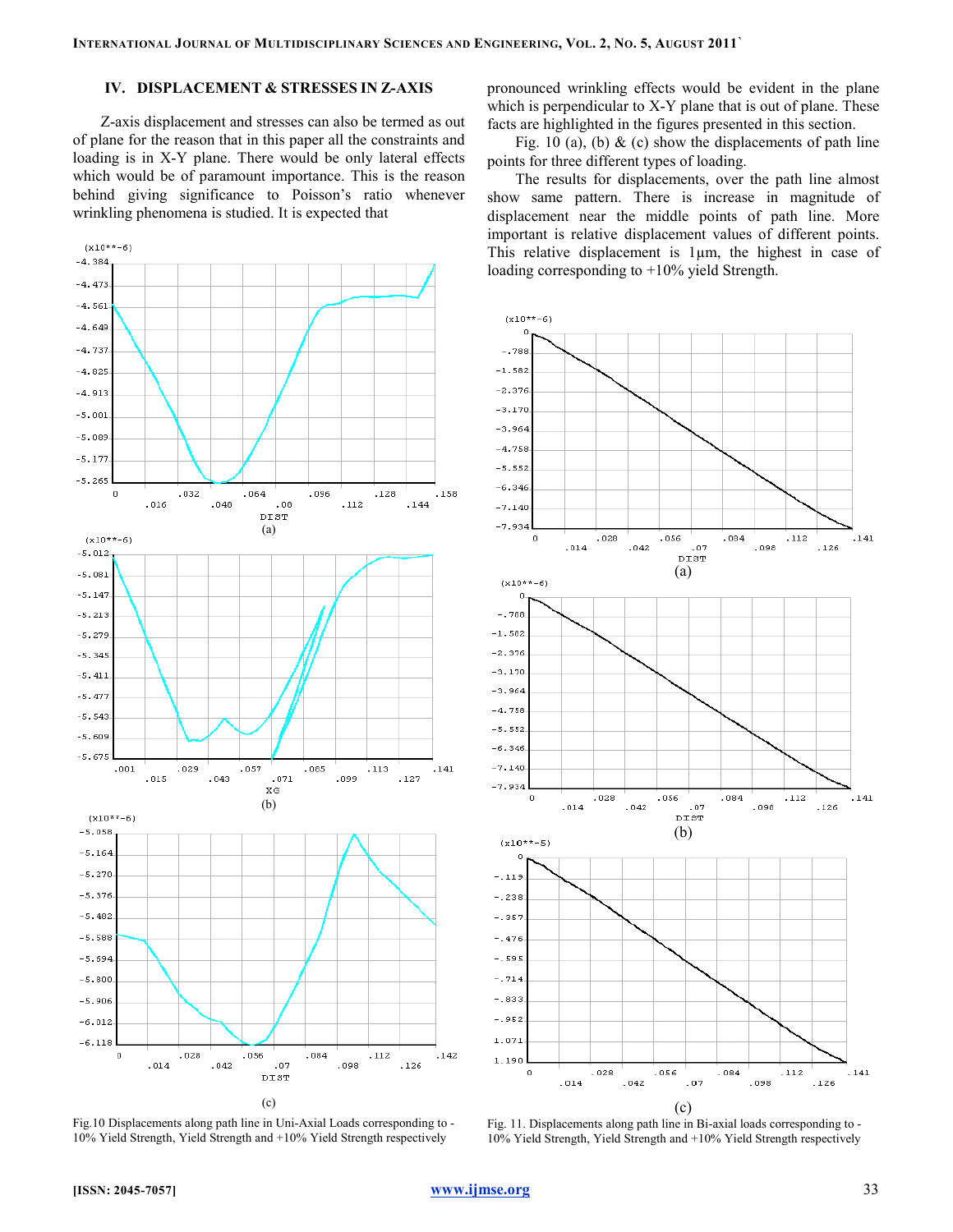In case of initial load the maximum displacement out of plane comes out to be .704µm. In case of loading corresponding nearly to yield strength of material, the maximum displacement remains constant. Ultimately it shoots to maximum value mentioned above in case of maximum loading.

Let us observe the behavior in case of bi-axial loading.

Fig. 11 (a), (b)  $\&$  (c) show the displacements of path line points for three different types of loading in bi-axial loading.

Displacement values in Fig. 11 show same pattern of increase from left end of path line to right end. The relative increase is maximum in case of maximum loading. Note that relative displacement is 1µm for maximum loading. This relative displacement is responsible for out of plane wrinkling.

Fig. 12 (a)  $\&$  (b) show the stresses along path line points for three different types of loading.



Fig. 12. Stresses along path line in Uni-Axial Loads corresponding to Yield Strength and +10% Yield Strength respectively

Stress pattern supports the earlier displacement pattern in case of uni-axial loading. There was minimum relative displacement between end points of path line and in the same way there is almost same stress value at the end points. Note however that there is significant variation in stress value from positive to negative values, thereby confirming that bending



Fig. 13 shows stresses along path line in Bi-Axial Loads corresponding to - 10% Yield Strength, Yield Strength and +10% Yield Strength respectively

[ISSN: 2045-7057] www.ijmse.org 34